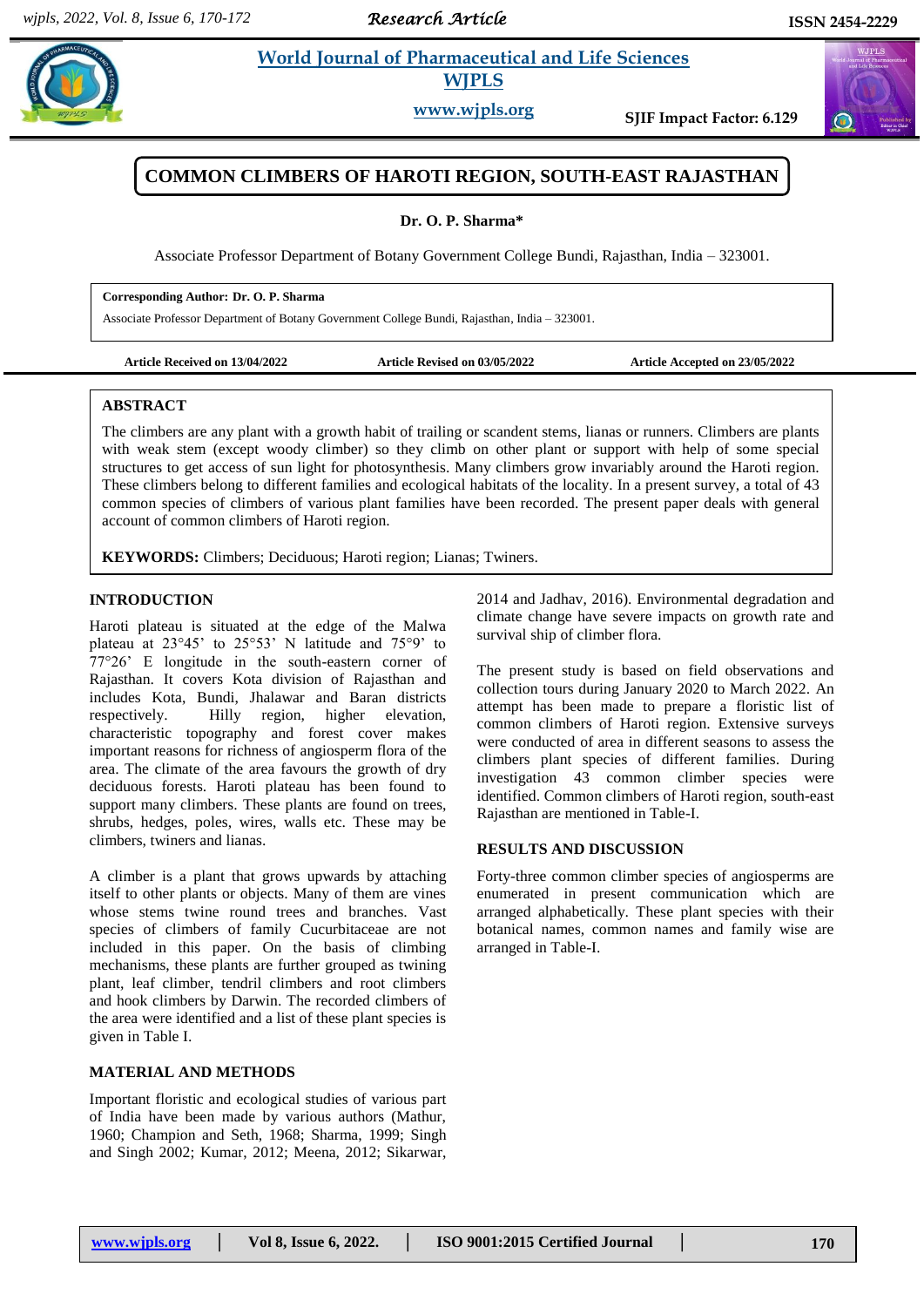| <b>Serial No.</b> | <b>Botanical Name</b>                            | Family           | <b>Common Name</b>            |
|-------------------|--------------------------------------------------|------------------|-------------------------------|
|                   | Abrus precatorius L.                             | Fabaceae         | Chirmi, Gunja                 |
| $\sqrt{2}$        | Ampelocissus latifolia (Roxb.) planch.           | Vitaceae         | Musal, Pani lata, Jangli dakh |
| $\overline{3}$    | Antigonon leptopus Hook. & Arn.                  | Polygonaceae     |                               |
| $\overline{4}$    | Argyreia capitiformis (Poir.) Ooststr            | Convolvulaceae   |                               |
| $\overline{5}$    | Argyreia sericea Dalzell & A. Gibson             | Convolvulaceae   | Tamesar                       |
| $\overline{6}$    | Aristolochia indica L.                           | Aristolochiaceae | Gorisal                       |
| $\boldsymbol{7}$  | Asparagus racemosus Willd.                       | Liliaceae        | Satawari                      |
| $\,8\,$           | Basella rubra L.                                 | Basellaceae      |                               |
| 9                 | Butea superba Roxb. ex Willd.                    | Fabaceae         | Palash bel                    |
| $10\,$            | Canavalia ensiformis (L.) DC.                    | Fabaceae         | Jangli sem                    |
| 11                | Causonis trifolia (L.) Mabb. & J. Wen            | Vitaceae         | Char, Amal bel                |
| 12                | Celastrus paniculata Willd.                      | Celastraceae     | Malkangani                    |
| 13                | Ceropegia bulbosa Roxb.                          | Asclepiadaceae   | Mastan                        |
| 14                | Cissampelos pareira L.                           | Menispermaceae   |                               |
| 15                | Cissus quadrangularis L.                         | Vitaceae         | Haddi-jod                     |
| 16                | Clitoria ternatea L.                             | Fabaceae         | Gokarni                       |
| 17                | Cocculus hirsutus (L.) W. Theob.                 | Menispermaceae   | Bajar bel                     |
| 18                | Cocculus pendulus (J.R. & G. Forst.) Diels.      | Menispermaceae   | Pilwan                        |
| 19                | Convolvulus arvensis L.                          | Convolvulaceae   | Hiran khuri,                  |
| $20\,$            | Cryptolepis buchananii R. Br. ex Roem. & Schult. | Periplocaceae    | Karmata ki bel, Maida-singi   |
| 21                | Cryptostegia grandiflora Roxb. ex R. Br.         | Periplocaceae    | Rubber bel, Dudhi             |
| 22                | Cuscuta reflexa Roxb.                            | Convolvulaceae   | Amar bel, Dodder, Akash bel   |
| 23                | Dioscorea bulbifera L.                           | Dioscoreaceae    | Jata shankri, Kanda giloe     |
| 24                | Distimake aegyptius (L.) A. R. Simoes & Staples  | Convolvulaceae   | Ghata bel, Rota bel           |
| 25                | Gloriosa superba L.                              | Liliaceae        | Kalihari                      |
| 26                | Gymnema sylvestre (Retz.) R. Br. ex Sm.          | Asclepiadaceae   | Gudmar, Merasingi             |
| 27                | Hemidesmus indicus (L.) R. Br.                   | Periplocaceae    | Dudhi, Anantmul               |
| 28                | Ichnocarpus frutescens (L.) W. T. Aiton          | Apocynaceae      | Kali dudhi, Shyama lata       |
| 29                | Ipomoea cairica (L.) Sweet.                      | Convolvulaceae   | Railway creeper, Pachpatti    |
| $\overline{30}$   | Ipomoea nil (L.) Roth.                           | Convolvulaceae   | Nil kalmi, Kala dana          |
| 31                | Ipomoea pes-caprae (L.) R. Br.                   | Convolvulaceae   | Do patti bel                  |
| 32                | Ipomoea pes-tigridis L.                          | Convolvulaceae   | Panchpatia, Ghiabati          |
| $\overline{33}$   | Ipomoea quamoclit L.                             | Convolvulaceae   | Kamlata, Ishquepech           |
| $\overline{34}$   | Ipomoea sindica Stapf.                           | Convolvulaceae   | Rota bel                      |
| $\overline{35}$   | Maerua arenaria Hook. f. & Thoms.                | Capparaceae      | Orapa                         |
| $\overline{36}$   | Mucuna pruriens (L.) DC.                         | Fabaceae         | Kaunch                        |
| $\overline{37}$   | Oxystelma esculenta (L. f.) Sm.                  | Asclepiadaceae   | Dudhi-bel,                    |
| 38                | Pergularia daemia (Forssk.) Chiov.               | Asclepiadaceae   | Gadaria ki bel                |
| 39                | Plumbago zeylanica L.                            | Plumbaginaceae   | Chitrak, Chitraval            |
| 40                | Rhynchosia minima (L.) DC.                       | Fabaceae         |                               |
| 41                | Rhynchosia rothii Benth. ex Aitch.               | Fabaceae         |                               |
| 42                | Tinospora cordifolia (Willd.) Hook. f. & Thomson | Menispermaceae   | Giloy                         |
| 43                | Vallaris solanacea (Roth.) Kuntze.               | Apocynaceae      | Dudhi bel                     |

#### **Table – I: Common Climbers of Haroti Region.**

#### **CONCLUSION**

In the present paper, an attempt has been made to record the climber angiosperms of Haroti region. The study revealed that forty-three common plant species of climbers, twiners and lianas were identified in present observation. This investigation creates the awareness about the wealth of climbers and their conservation.

## **ACKNOWLEDGEMENTS**

The author is thankful to Dr. R. K. Dubey, faculty members and Principal of Government College Bundi, Rajasthan for their inspiration.

#### **REFERENCES**

1. Champion, H. G. and Seth, S. K. A revised survey of the forest types of India. Government of India publication, Delhi-6, 1968.